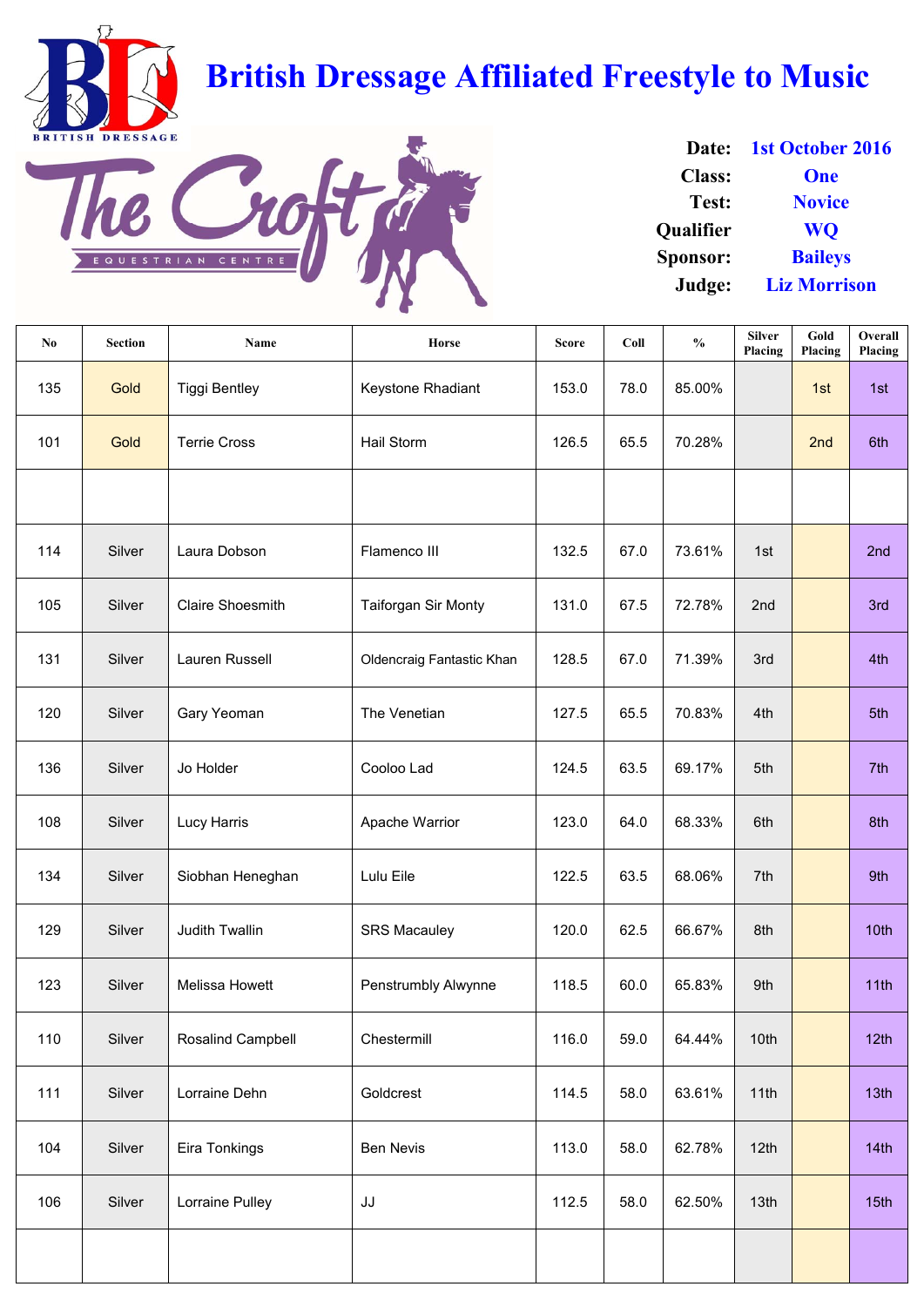**Writer: No Section Name Horse Score Coll % Silver Placing Gold Placing Overall Placing** 140 | Silver | Lesley Bolton | Full Circle 111 | 201.00 | 102.5 | 77.31% | 1st | | | 1st 135 | Silver | Tiggi Bentley | Keystone Rhadiant | 198.50 | 99.5 | 76.35% | 2nd | | | 2nd 134 | Silver | Siobhan Heneghan | Lulu Eile | 194.00 | 101.0 | 74.62% | 3rd | | | 3rd 141 | Silver | Christel Caderius van Veen | Baltimore van Kairos | 191.00 | 94.0 | 73.46% | 4th | | | | | 4th 136 | Silver | Jo Holder | Cooloo Lad | 187.00 | 99.5 | 71.92% | 5th | | | 5th 131 | Silver | Lauren Russell | Oldencraig Fantastic Khan | 177.00 | 89.0 | 68.08% | 6th | | | | | 6th 137 | Silver | Katharine Davis | Inshalless | 175.50 | 89.5 | 67.50% | 7th | 7th 138 | Silver | Katharine Davis | Princess Tinara | 162.00 | 80.5 | 62.31% 8th | 8th 8th **Julie Jerome**

| Date:           | 1st October 2016    |
|-----------------|---------------------|
| <b>Class:</b>   | Two                 |
| Test:           | <b>Elementary</b>   |
| Qualifier       | <b>WO</b>           |
| <b>Sponsor:</b> | <b>PDS Saddles</b>  |
| Judge:          | <b>Jenny Welham</b> |



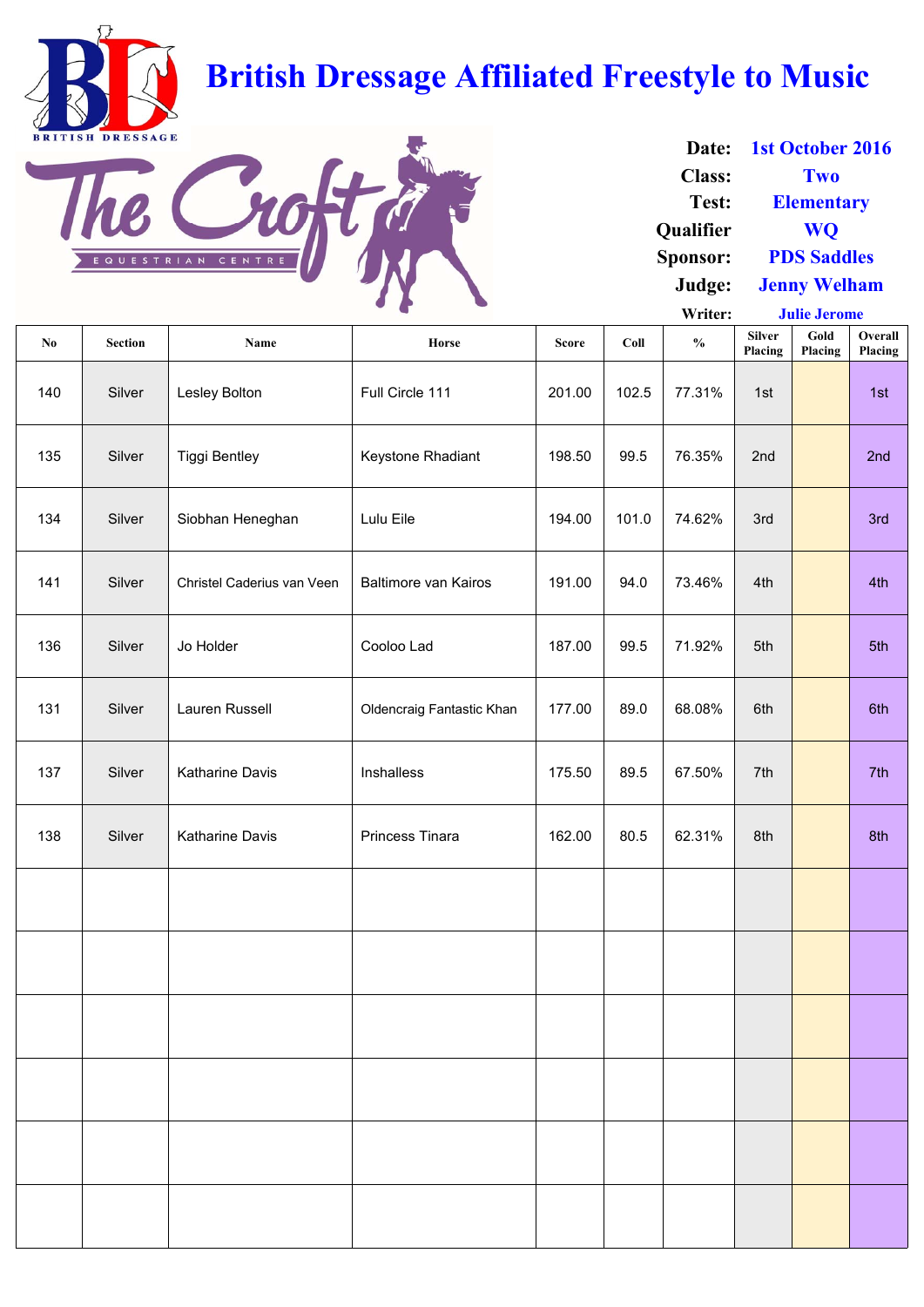| $\mathbf{N}\mathbf{0}$ | <b>Section</b> | <b>Name</b>                | Horse                       | <b>Score</b> | Coll  | $\frac{0}{0}$ | <b>Silver</b><br>Placing | Gold<br>Placing | Overall<br>Placing |
|------------------------|----------------|----------------------------|-----------------------------|--------------|-------|---------------|--------------------------|-----------------|--------------------|
| 147                    | Gold           | Sara-Jane Lanning          | Furstano                    | 220.5        | 114.0 | 73.50%        |                          | 1st             | 1st                |
|                        |                |                            |                             |              |       |               |                          |                 |                    |
| 141                    | Silver         | Christel Caderius van Veen | <b>Baltimore van Kairos</b> | 201.0        | 102.0 | 67.00%        | 1st                      |                 | 2nd                |
| 143                    | Silver         | <b>Hayley Sykes</b>        | Highlight                   | 198.0        | 102.0 | 66.00%        | 2nd                      |                 | 3rd                |
| 142                    | Silver         | Sue Rowland                | Coady Bays Gold Dust        | 197.5        | 102.0 | 65.83%        | 3rd                      |                 | 4th                |
|                        |                |                            |                             |              |       |               |                          |                 |                    |
|                        |                |                            |                             |              |       |               |                          |                 |                    |
|                        |                |                            |                             |              |       |               |                          |                 |                    |
|                        |                |                            |                             |              |       |               |                          |                 |                    |
|                        |                |                            |                             |              |       |               |                          |                 |                    |
|                        |                |                            |                             |              |       |               |                          |                 |                    |

| Date:            | <b>1st October 2016</b> |
|------------------|-------------------------|
| <b>Class:</b>    | <b>Three</b>            |
| Test:            | <b>Medium</b>           |
| <b>Qualifier</b> | <b>WO</b>               |
| <b>Sponsor:</b>  | <b>Spillers</b>         |
| Judge:           | <b>James Burtwell</b>   |

BRITISH DRESSAGE